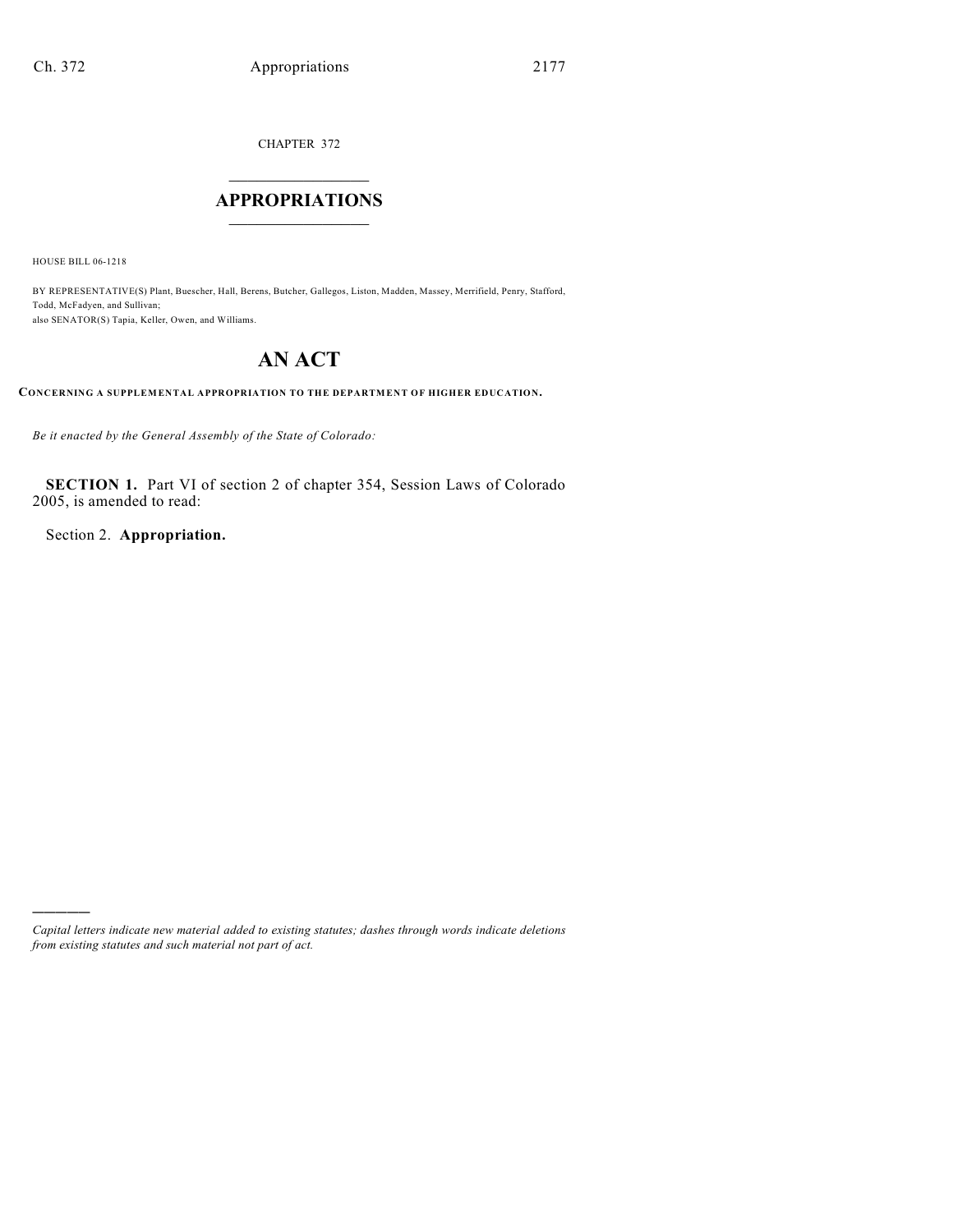|                           |              |                        |                        | <b>APPROPRIATION FROM</b> |                      |                                |
|---------------------------|--------------|------------------------|------------------------|---------------------------|----------------------|--------------------------------|
| ITEM &<br><b>SUBTOTAL</b> | <b>TOTAL</b> | GENERAL<br><b>FUND</b> | GENERAL<br><b>FUND</b> | CASH<br><b>FUNDS</b>      | CASH<br><b>FUNDS</b> | <b>FEDERAL</b><br><b>FUNDS</b> |
|                           |              |                        | <b>EXEMPT</b>          |                           | <b>EXEMPT</b>        |                                |
|                           |              |                        |                        |                           |                      |                                |

## **PART VI DEPARTMENT OF HIGHER EDUCATION**

## **(1) DEPARTMENT ADMINISTRATIVE OFFICE**

| Health, Life, and Dental         | 458,152 |                      |        | 155,572 <sup>a</sup>   | 302,580 <sup>b</sup>  |        |
|----------------------------------|---------|----------------------|--------|------------------------|-----------------------|--------|
| Short-term Disability            | 9,543   |                      |        | $4,766^{\circ}$        | 4,006 <sup>b</sup>    | 771    |
| S.B. 04-257 Amortization         |         |                      |        |                        |                       |        |
| <b>Equalization Disbursement</b> | 16,185  |                      |        | $8,060^{\circ}$        | $6,814^{b}$           | 1,311  |
| Salary Survey and Senior         |         |                      |        |                        |                       |        |
| <b>Executive Service</b>         | 251,030 |                      |        | $101,792$ <sup>a</sup> | $133, 115^{\circ}$    | 16,123 |
| Workers' Compensation            | 15,278  |                      |        | $6,237$ <sup>*</sup>   | $9,041$ <sup>b</sup>  |        |
|                                  | 16,717  |                      |        | $6,915$ <sup>a</sup>   | 9,802 <sup>b</sup>    |        |
| Legal Services for 448 hours     | 28,874  |                      |        | $21,656^{\circ}$       | $7,218^b$             |        |
|                                  | 100,124 |                      | 71,250 |                        |                       |        |
| Purchase of Services from        |         |                      |        |                        |                       |        |
| Computer Center                  | 6,312   |                      |        | $3,093$ <sup>*</sup>   | $3,219^b$             |        |
|                                  | 6,299   |                      |        | $3,080^{\circ}$        |                       |        |
| Payment to Risk Management       |         |                      |        |                        |                       |        |
| and Property Funds               | 31,282  |                      |        | $2,964$ <sup>*</sup>   | $28,318$ <sup>6</sup> |        |
|                                  | 18,999  |                      |        | $926^{\circ}$          | 18,073 <sup>b</sup>   |        |
| Leased Space                     | 382,352 |                      |        | 382,352 <sup>a</sup>   |                       |        |
|                                  |         | <del>1.199.008</del> |        |                        |                       |        |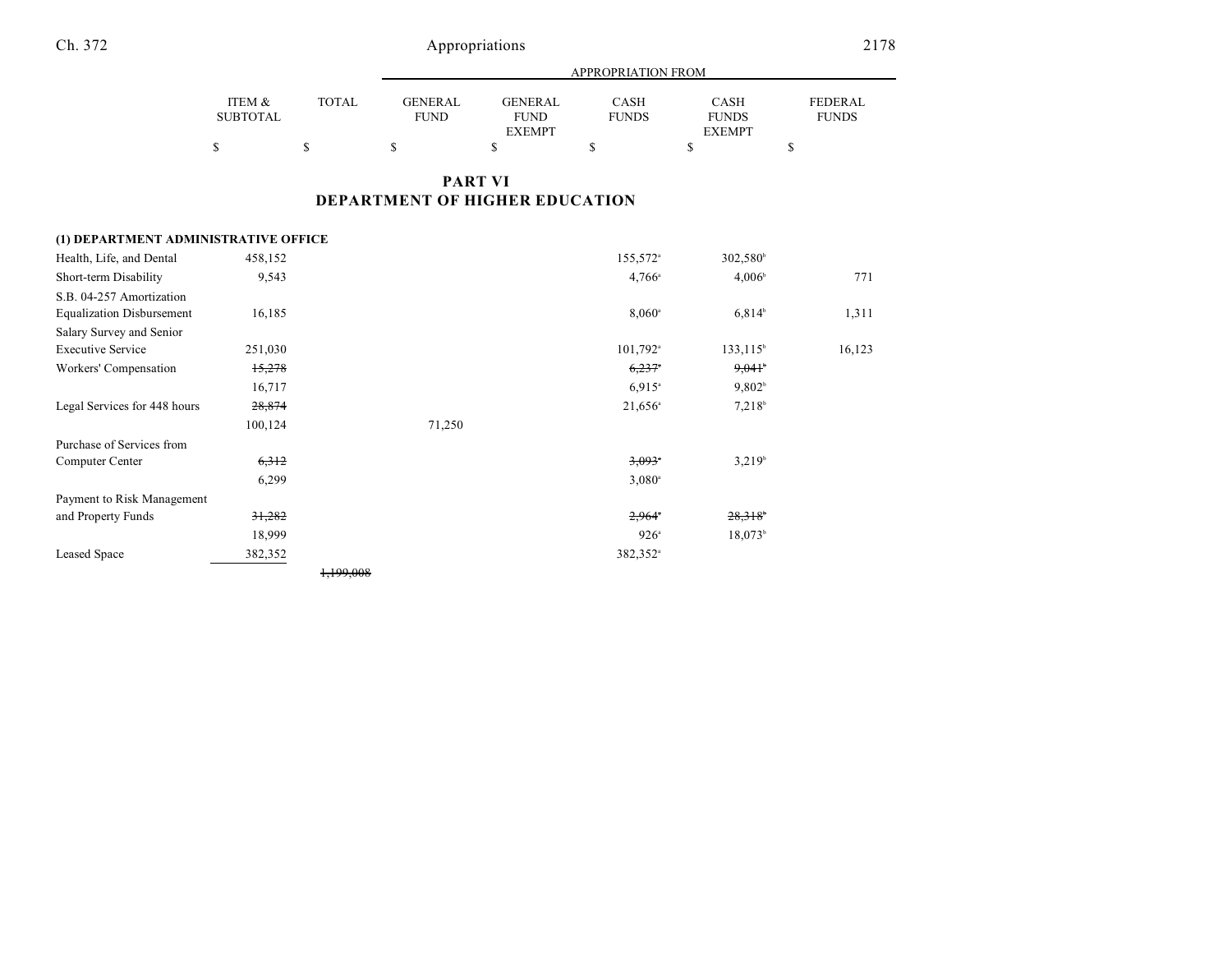1,259,401

<sup>a</sup> Of these amounts \$604,108(T) \$604,312(T) shall be from statewide and departmental indirect cost recoveries, and \$82,384 \$80,807 shall be from various sources of cash funds throughout the Department.

<sup>b</sup> These amounts shall be from Limited Gaming Revenues deposited in the State Historical Fund, pursuant to Section 12-47.1-1201, C.R.S.

## **(2) COLORADO COMMISSION ON HIGHER EDUCATION**

| $(A)$ Administration <sup>47</sup>                                                            |           |                                                                                                                   |
|-----------------------------------------------------------------------------------------------|-----------|-------------------------------------------------------------------------------------------------------------------|
| Administration                                                                                | 2,076,833 | $2,018,038(T)^{a}$<br>$58,795(T)^{a}$                                                                             |
|                                                                                               |           | $(26.8$ FTE)                                                                                                      |
| Financial Aid Research for                                                                    |           |                                                                                                                   |
| the General Assembly <sup>48, 49, 50</sup>                                                    | 5,000     | $5,000(T)^{a}$                                                                                                    |
|                                                                                               |           | $(0.1$ FTE)                                                                                                       |
|                                                                                               | 2,081,833 |                                                                                                                   |
|                                                                                               |           |                                                                                                                   |
| <sup>a</sup> These amounts shall be from statewide and departmental indirect cost recoveries. |           |                                                                                                                   |
|                                                                                               |           |                                                                                                                   |
| (B) Division of Private                                                                       |           |                                                                                                                   |
| <b>Occupational Schools</b>                                                                   | 515,015   | 515,015 <sup>a</sup>                                                                                              |
|                                                                                               |           | $(7.8$ FTE)                                                                                                       |
|                                                                                               |           |                                                                                                                   |
|                                                                                               |           | <sup>a</sup> This amount shall be from the Private Occupational Schools Fund created in Section 12-59-116, C.R.S. |
|                                                                                               |           |                                                                                                                   |
| (C) Special Purpose                                                                           |           |                                                                                                                   |

| Western Interstate    |         |                  |
|-----------------------|---------|------------------|
| Commission for Higher |         |                  |
| Education (WICHE)     | 108,000 | $108,000(T)^{a}$ |
|                       |         |                  |

| Appropriations | 2179 |
|----------------|------|
|                |      |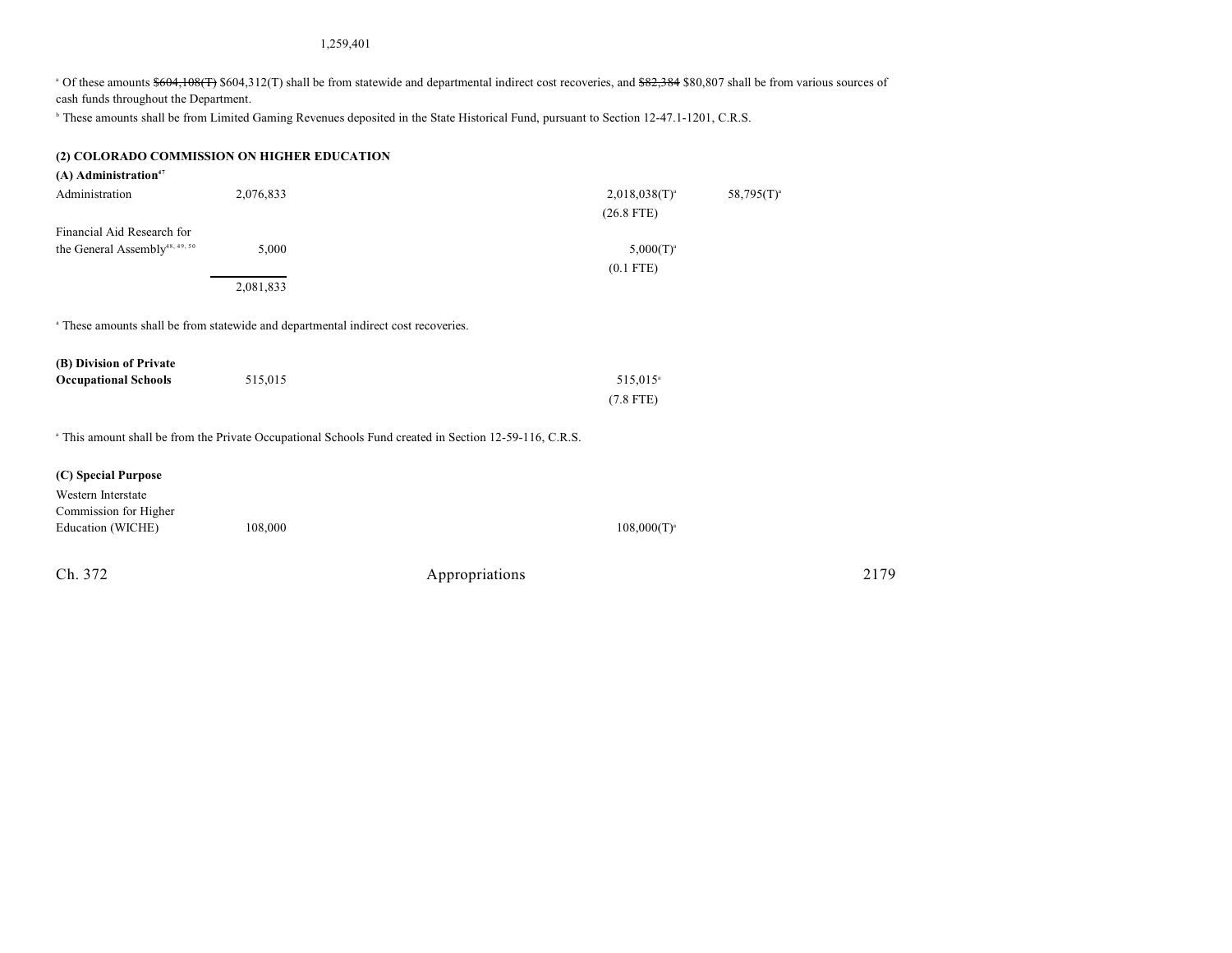#### APPROPRIATION FROM ITEM & SUBTOTAL TOTAL GENERAL FUND GENERAL FUND EXEMPT CASH FUNDS CASH FUNDS EXEMPT FEDERAL FUNDS  $\begin{array}{ccccccccccc} \texttt{S} & \texttt{S} & \texttt{S} & \texttt{S} & \texttt{S} & \texttt{S} & \texttt{S} & \texttt{S} & \texttt{S} & \texttt{S} & \texttt{S} & \texttt{S} & \texttt{S} & \texttt{S} & \texttt{S} & \texttt{S} & \texttt{S} & \texttt{S} & \texttt{S} & \texttt{S} & \texttt{S} & \texttt{S} & \texttt{S} & \texttt{S} & \texttt{S} & \texttt{S} & \texttt{S} & \texttt{S} & \texttt{S} & \texttt{S} & \$ Ch. 372 Appropriations 2180 WICHE - Optometry 399,000 399,000 399,000 399,000  $399,000(T)^{a}$ Advanced Technology Grants 825,000 825,000 825,000 825,000 825,000 825,000 825,000 825,000 825,000 825,000 825,000  $\beta$ Veterinary School Program Needs 285,000  $285,000$ 1,617,000

#### 4,213,848

<sup>a</sup> These amounts shall be from statewide and departmental indirect cost recoveries.

<sup>b</sup> This amount shall be from Waste Tire Recycling Development Cash Fund moneys deposited in the Advanced Technology Fund, and it is shown for informational purposes only, since moneys in the Advanced Technology Fund are continuously appropriated pursuant to Section 23-1-106.5 (9), C.R.S.

 Of this amount, \$122,600 shall be from the Western Interstate Commission on Higher Education, and \$162,400(T) shall be from statewide and departmental indirect <sup>c</sup> cost recoveries.

### **(3) COLORADO COMMISSION ON HIGHER EDUCATION FINANCIAL AID**

| (A) Need Based Grants     |            |            |
|---------------------------|------------|------------|
| General Need Based Grants | 42,627,088 |            |
| Governor's Opportunity    |            |            |
| Scholarships              | 8,000,000  |            |
|                           | 50.627.088 | 50.627.088 |
| (B) Merit Based Grants    | 1,500,000  | 1,500,000  |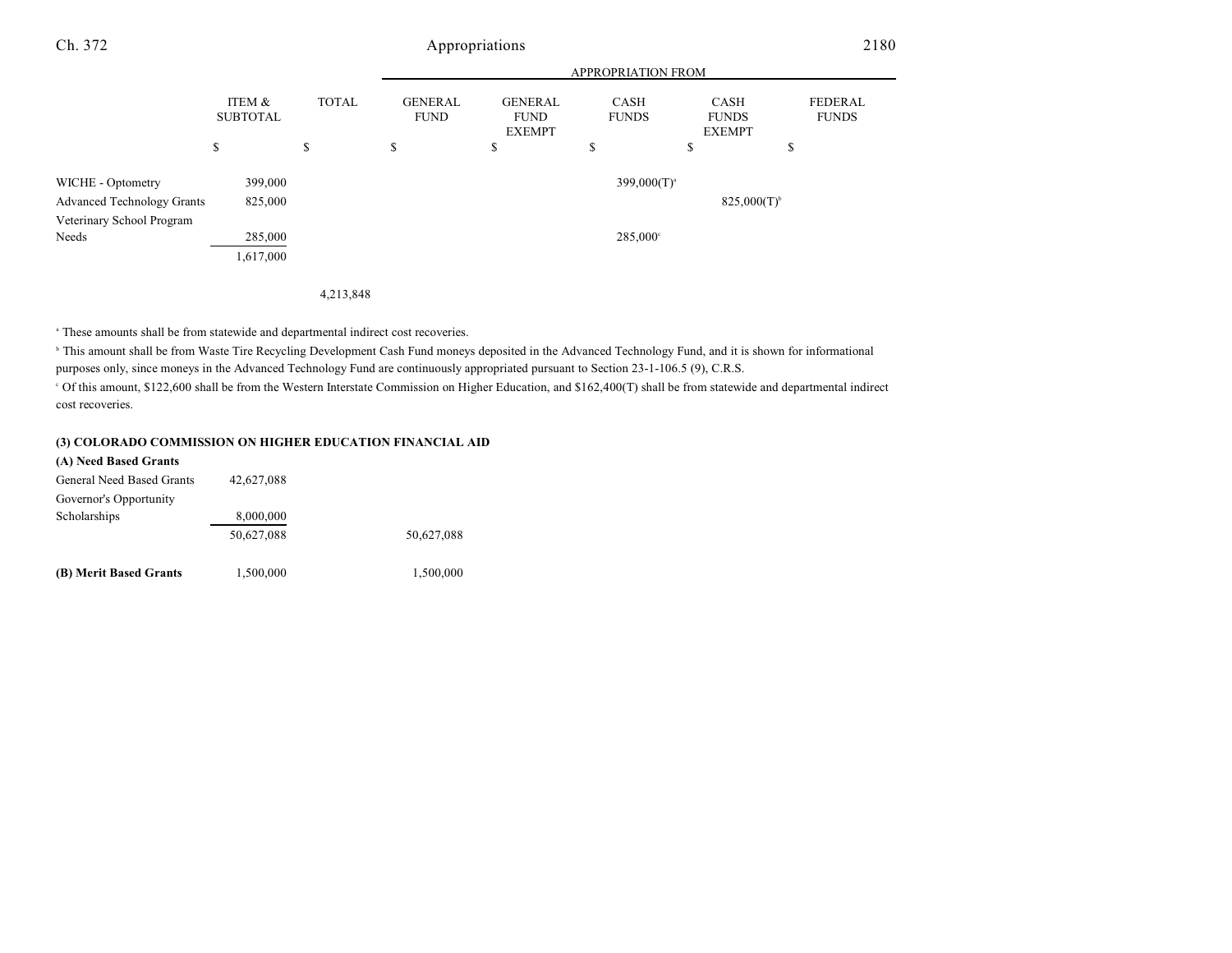| $(C)$ Work Study <sup>51</sup>       | 15,003,374           | 15,003,374 |                |           |
|--------------------------------------|----------------------|------------|----------------|-----------|
|                                      |                      |            |                |           |
| (D) Special Purpose                  |                      |            |                |           |
| Required Federal Match               | <del>3,376,350</del> | 2,076,350  |                | 1,300,000 |
|                                      | 3,225,829            | 1,925,829  |                |           |
| Veterans'/Law Enforcement/           |                      |            |                |           |
| <b>POW Tuition Assistance</b>        | 214,401              | 214,401    |                |           |
|                                      | 364,922              | 364,922    |                |           |
| National Guard Tuition               |                      |            |                |           |
| Assistance Fund <sup>52</sup>        | 410,207              | 410,207    |                |           |
| Native American                      |                      |            |                |           |
| Students/Fort Lewis College          | 7,299,164            | 7,299,164  |                |           |
| Early Childhood Professional         |                      |            |                |           |
| Loan Repayment Program <sup>53</sup> | 5,000                |            | $5,000(T)^{a}$ |           |
|                                      | 11,305,122           |            |                |           |

<sup>a</sup> This amount shall be from federal Child Care Development Funds transferred from the Department of Human Services.

78,435,584

## **(4) COLLEGE OPPORTUNITY FUND PROGRAM**

**(A) Stipends**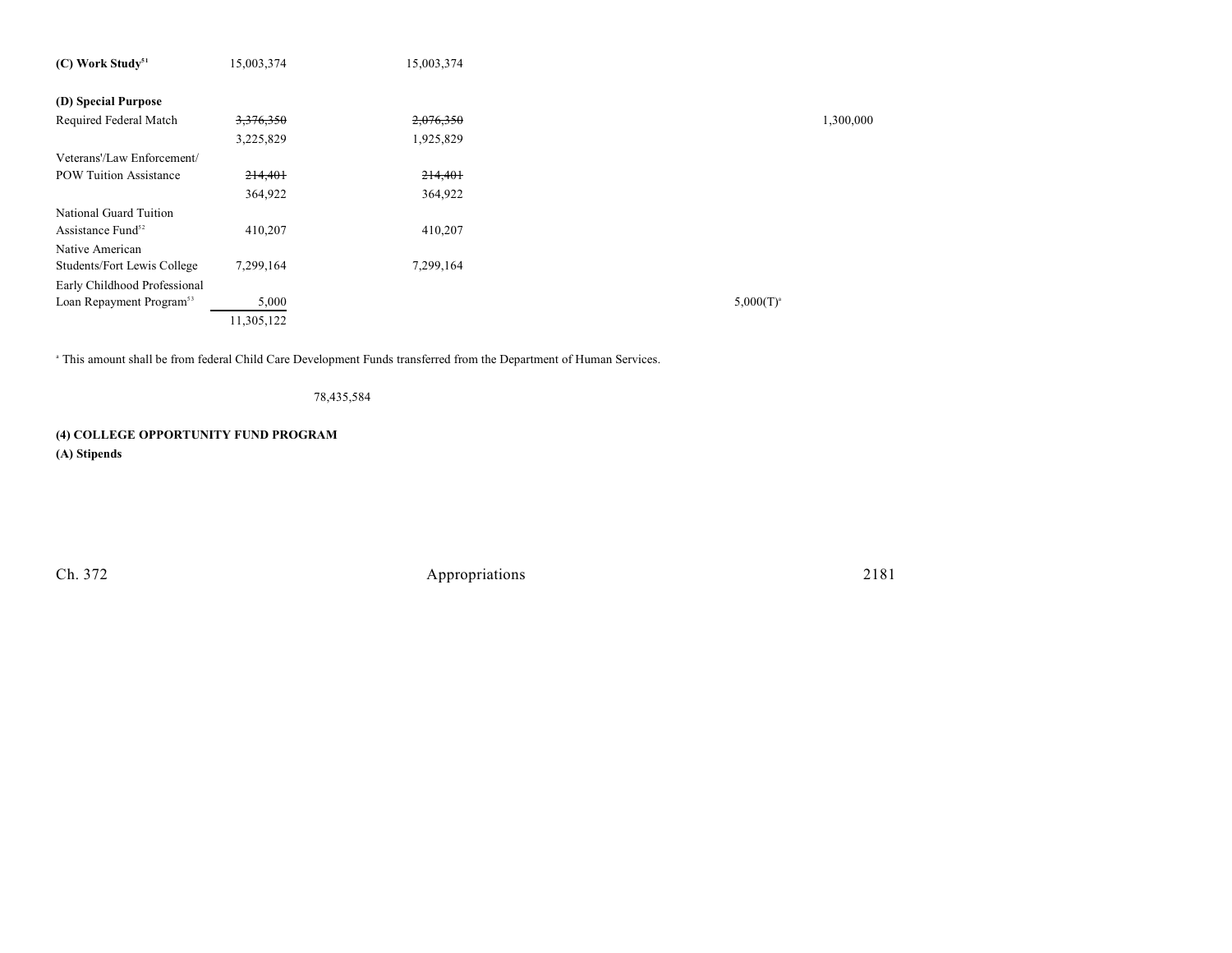|                                                                                                                                                                                                                                                                                                          |                           |              | APPROPRIATION FROM            |                                                |                             |                                              |                                |
|----------------------------------------------------------------------------------------------------------------------------------------------------------------------------------------------------------------------------------------------------------------------------------------------------------|---------------------------|--------------|-------------------------------|------------------------------------------------|-----------------------------|----------------------------------------------|--------------------------------|
|                                                                                                                                                                                                                                                                                                          | ITEM &<br><b>SUBTOTAL</b> | <b>TOTAL</b> | <b>GENERAL</b><br><b>FUND</b> | <b>GENERAL</b><br><b>FUND</b><br><b>EXEMPT</b> | <b>CASH</b><br><b>FUNDS</b> | <b>CASH</b><br><b>FUNDS</b><br><b>EXEMPT</b> | <b>FEDERAL</b><br><b>FUNDS</b> |
|                                                                                                                                                                                                                                                                                                          | \$                        | \$           | \$                            | \$                                             | \$                          | \$                                           | \$                             |
| Stipends for an estimated<br>120,252 eligible full-time<br>equivalent students attending<br>state institutions at \$2,400.00<br>per 30 credit hours<br>Stipends for an estimated<br>1,610 eligible full-time<br>equivalent students attending<br>participating private<br>institutions at \$1,200.00 per | 288,604,800               |              |                               |                                                |                             |                                              |                                |
| 30 credit hours                                                                                                                                                                                                                                                                                          | 1,932,000                 |              |                               |                                                |                             |                                              |                                |
|                                                                                                                                                                                                                                                                                                          | 290,536,800               |              | 290,536,800                   |                                                |                             |                                              |                                |
| (B) Fee-for-service<br><b>Contracts with State</b><br><b>Institutions</b>                                                                                                                                                                                                                                | 208, 281, 542             | 498,818,342  | 208, 281, 542                 |                                                |                             |                                              |                                |
| (5) GOVERNING BOARDS<br>(A) Trustees of Adams State<br>College <sup>54, 55</sup>                                                                                                                                                                                                                         | 17,557,980                |              |                               |                                                |                             | 17,557,980 <sup>a</sup>                      |                                |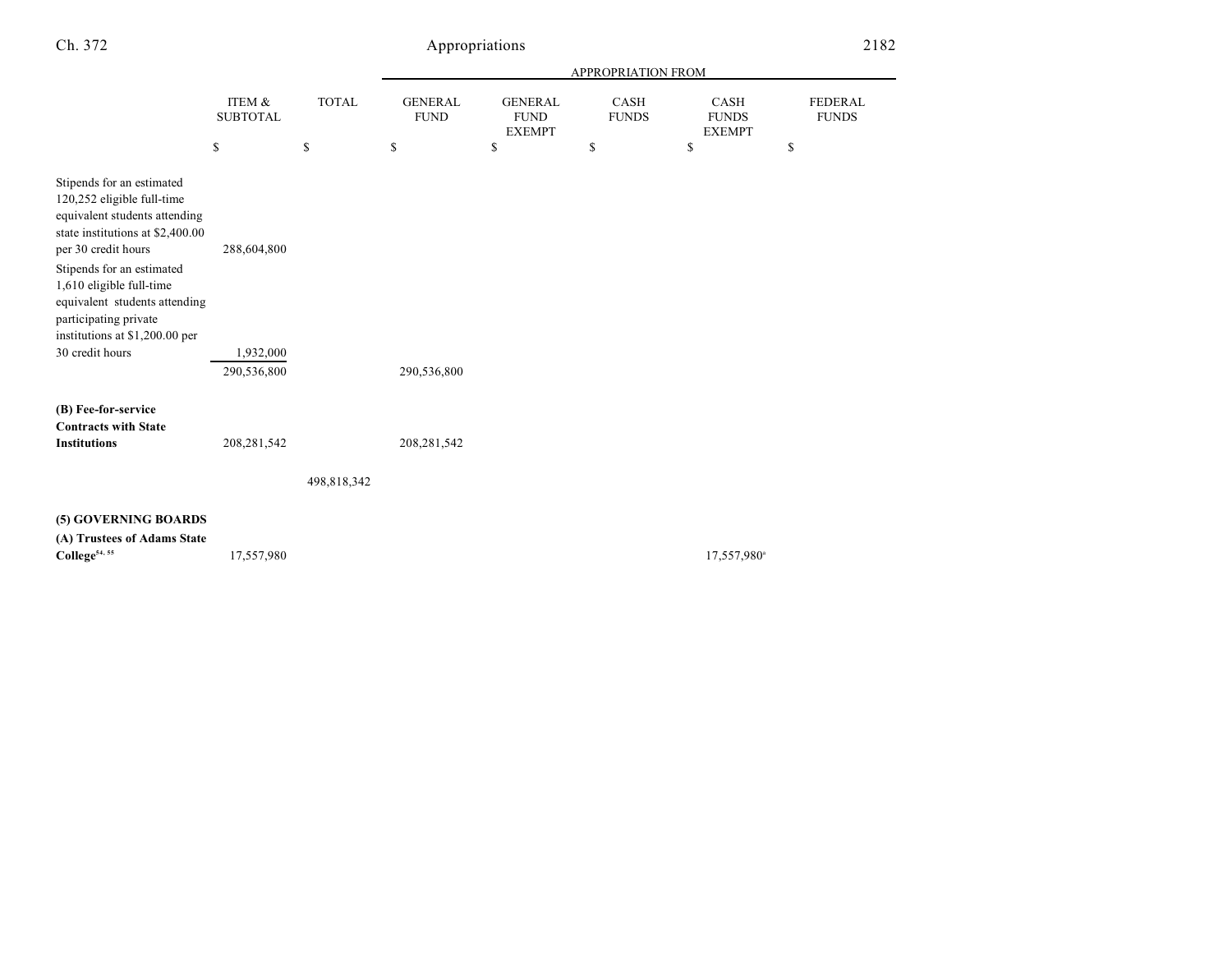## (286.9 FTE)

 Of this amount, \$11,116,631(T) shall be from General Fund appropriated to the College Opportunity Fund Program in the Department of Higher Education, <sup>a</sup> \$6,370,949 shall be from the students' share of tuition, and \$70,400 shall be from academic fees and academic facility fees. Of the amount from the College Opportunity Fund Program, \$3,508,800 shall be from student stipend payments and \$7,607,831 shall be from fee-for-service contracts.

| (B) Trustees of Mesa State                                                          |                                                                  |                                                                                                                                                                                                                                                                                                                                                                                                                                                                                               |
|-------------------------------------------------------------------------------------|------------------------------------------------------------------|-----------------------------------------------------------------------------------------------------------------------------------------------------------------------------------------------------------------------------------------------------------------------------------------------------------------------------------------------------------------------------------------------------------------------------------------------------------------------------------------------|
| College <sup>54, 55</sup>                                                           | 31,626,940                                                       | 31,626,940                                                                                                                                                                                                                                                                                                                                                                                                                                                                                    |
|                                                                                     | 35, 331, 279                                                     | 35,331,279 <sup>a</sup>                                                                                                                                                                                                                                                                                                                                                                                                                                                                       |
|                                                                                     |                                                                  | $(405.5$ FTE)                                                                                                                                                                                                                                                                                                                                                                                                                                                                                 |
|                                                                                     |                                                                  | <sup>a</sup> Of this amount, \$17,310,295(T) shall be from General Fund appropriated to the College Opportunity Fund Program in the Department of Higher Education,<br>\$14,166,645 \$17,870,984 shall be from the students' share of tuition, and \$150,000 shall be from academic fees and academic facility fees. Of the amount from the<br>College Opportunity Fund Program, \$10,173,600 shall be from student stipend payments and \$7,136,695 shall be from fee-for-service contracts. |
| (C) Trustees of<br><b>Metropolitan State College</b><br>of Denver <sup>54, 55</sup> | 81,230,387                                                       | 81,230,387 <sup>a</sup>                                                                                                                                                                                                                                                                                                                                                                                                                                                                       |
|                                                                                     |                                                                  | $(964.9$ FTE)                                                                                                                                                                                                                                                                                                                                                                                                                                                                                 |
|                                                                                     | Opportunity Fund Program shall be from student stipend payments. | <sup>a</sup> Of this amount, \$36,184,800(T) shall be from General Fund appropriated to the College Opportunity Fund Program in the Department of Higher Education,<br>\$44,499,587 shall be from the students' share of tuition, and \$546,000 shall be from academic fees and academic facility fees. The amount from the College                                                                                                                                                           |
| (D) Trustees of Western<br>State College <sup>54, 55</sup>                          | 17,317,010                                                       | $17,317,010^{\circ}$<br>$(200.8$ FTE)                                                                                                                                                                                                                                                                                                                                                                                                                                                         |
|                                                                                     |                                                                  |                                                                                                                                                                                                                                                                                                                                                                                                                                                                                               |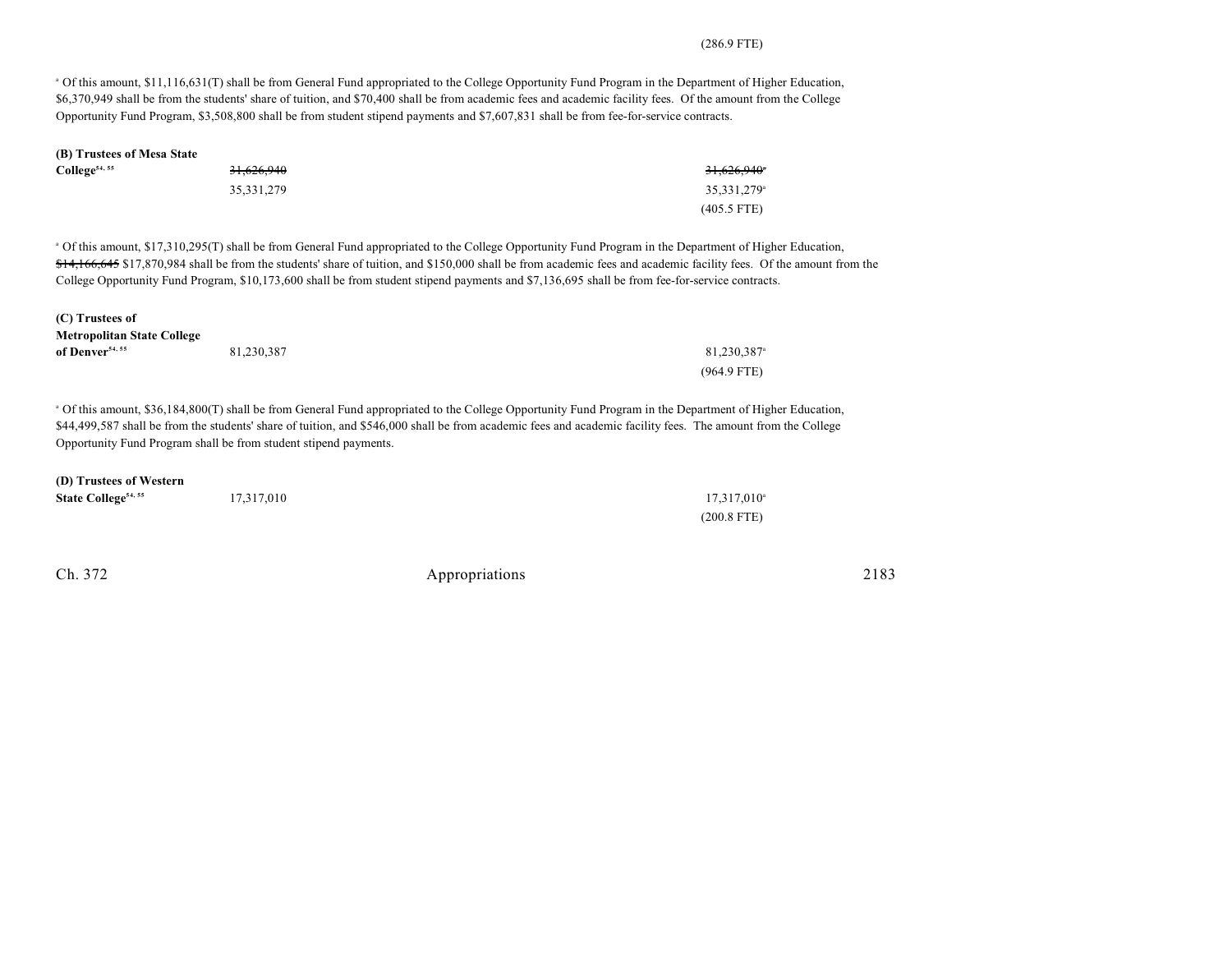|                 |       | <b>APPROPRIATION FROM</b> |               |              |               |              |  |
|-----------------|-------|---------------------------|---------------|--------------|---------------|--------------|--|
| ITEM &          | TOTAL | <b>GENERAL</b>            | GENERAL       | CASH         | CASH          | FEDERAL      |  |
| <b>SUBTOTAL</b> |       | <b>FUND</b>               | <b>FUND</b>   | <b>FUNDS</b> | <b>FUNDS</b>  | <b>FUNDS</b> |  |
|                 |       |                           | <b>EXEMPT</b> |              | <b>EXEMPT</b> |              |  |
|                 |       |                           |               |              |               |              |  |

 Of this amount, \$8,261,718(T) shall be from General Fund appropriated to the College Opportunity Fund Program in the Department of Higher Education, <sup>a</sup> \$8,850,292 shall be from the students' share of tuition, and \$205,000 shall be from academic fees and academic facility fees. Of the amount from the College Opportunity Fund Program, \$3,722,400 shall be from student stipend payments and \$4,539,318 shall be from fee-for-service contracts.

| (E) Board of Governors of           |             |                          |
|-------------------------------------|-------------|--------------------------|
| the Colorado State                  |             |                          |
| University System <sup>54, 55</sup> | 273,704,789 | 273.704.789 <sup>a</sup> |
|                                     |             | $(3,417.9$ FTE)          |

 Of this amount, \$109,183,992(T) shall be from General Fund appropriated to the College Opportunity Fund Program in the Department of Higher Education, <sup>a</sup> \$158,169,007 shall be from the students' share of tuition, \$6,181,790 shall be from academic fees and academic facility fees, and \$170,000(T) shall be from moneys appropriated to the Department of Local Affairs from the Local Government Mineral Impact Fund created in Section 34-63-102 (5), C.R.S. Of the amount from the College Opportunity Fund Program, \$47,056,800 shall be from student stipend payments and \$62,127,192 shall be from fee-for-service contracts.

**(F) Trustees of Fort Lewis**

| $\text{College}^{54,55}$ | 31,569,036 | 31,569,036    |
|--------------------------|------------|---------------|
|                          |            | $(413.3$ FTE) |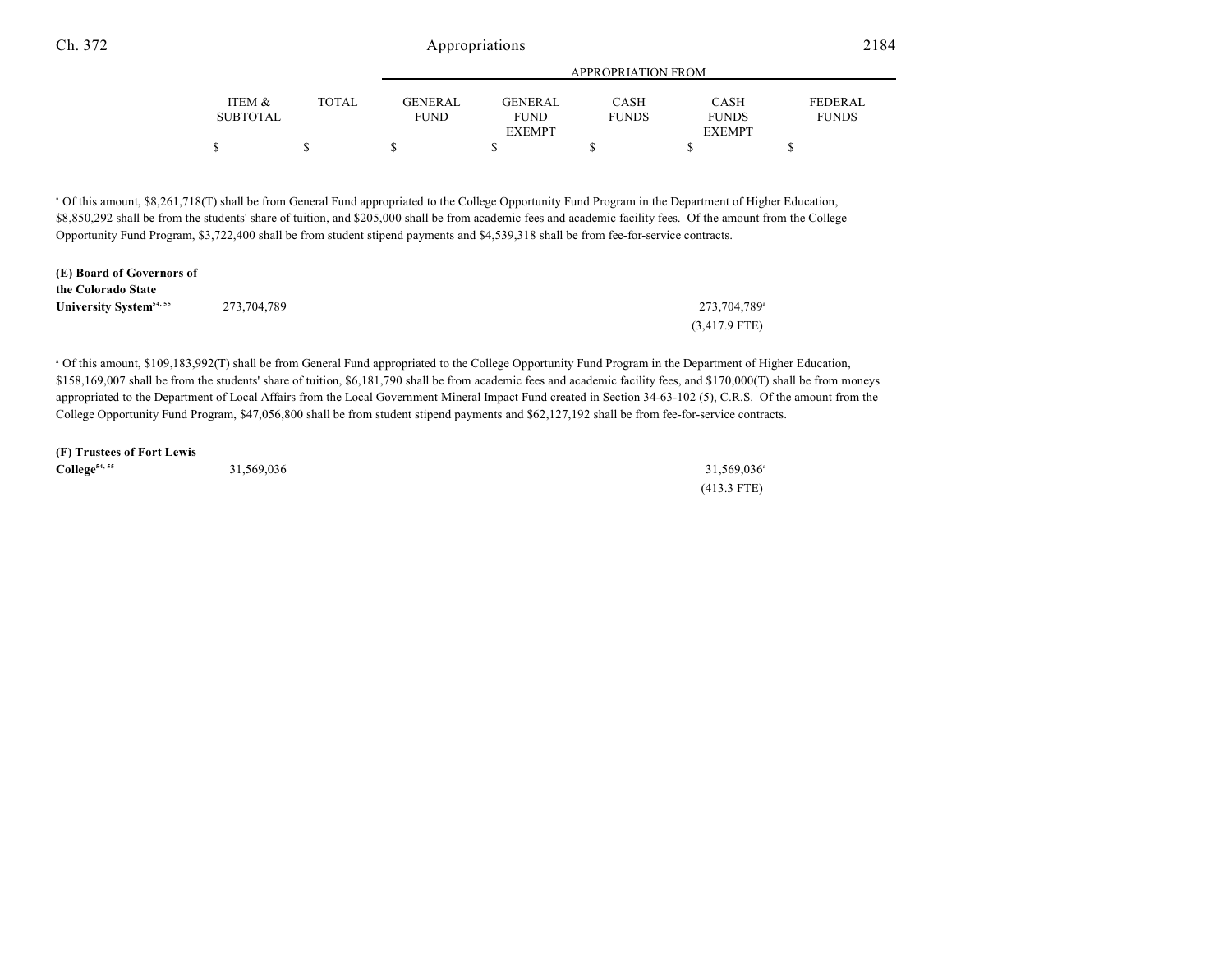<sup>a</sup> Of this amount, \$7,435,161(T) shall be from General Fund appropriated to the College Opportunity Fund Program in the Department of Higher Education, \$22,937,875 shall be from the students' share of tuition, \$1,150,000 shall be from academic fees and academic facility fees, and \$46,000(T) shall be from moneys appropriated to the Department of Local Affairs from the Local Government Mineral Impact Fund created in Section 34-63-102 (5), C.R.S. Of the amount from the College Opportunity Fund Program, \$6,216,000 shall be from student stipend payments and \$1,219,161 shall be from fee-for-service contracts.

| (G) Regents of the                      |     |
|-----------------------------------------|-----|
| University of Colorado <sup>54,55</sup> | 605 |

| University of Colorado <sup>54, 55</sup> | 605,747,633 | $605,747,633$ <sup>a</sup> |
|------------------------------------------|-------------|----------------------------|
|                                          |             | $(5.971.2$ FTE)            |

 Of this amount, \$150,672,841(T) shall be from General Fund appropriated to the College Opportunity Fund Program in the Department of Higher Education, <sup>a</sup> \$437,717,261 shall be from the students' share of tuition, \$16,700,000 shall be from academic fees and academic facility fees, and \$657,531(T) shall be from moneys appropriated to the Department of Local Affairs from the Local Government Mineral Impact Fund created in Section 34-63-102 (5), C.R.S. Of the amount from the College Opportunity Fund Program, \$64,624,800 shall be from student stipend payments and \$86,048,041 shall be from fee-for-service contracts.

| (H) Trustees of the Colorado      |            |                         |
|-----------------------------------|------------|-------------------------|
| School of Mines <sup>54, 55</sup> | 55.152.413 | 55.152.413 <sup>a</sup> |
|                                   |            | $(465.9$ FTE)           |

 Of this amount, \$17,187,980(T) shall be from General Fund appropriated to the College Opportunity Fund Program in the Department of Higher Education, <sup>a</sup> \$37,825,433 shall be from the students' share of tuition, and \$139,000 shall be from academic fees and academic facility fees. Of the amount from the College Opportunity Fund Program, \$5,949,600 shall be from student stipend payments and \$11,238,380 shall be from fee-for-service contracts.

### **(I) University of Northern**

| Colorado <sup>54, 55</sup> | 82,573,694 | 82,573,694      |
|----------------------------|------------|-----------------|
|                            |            | $(1,000.0$ FTE) |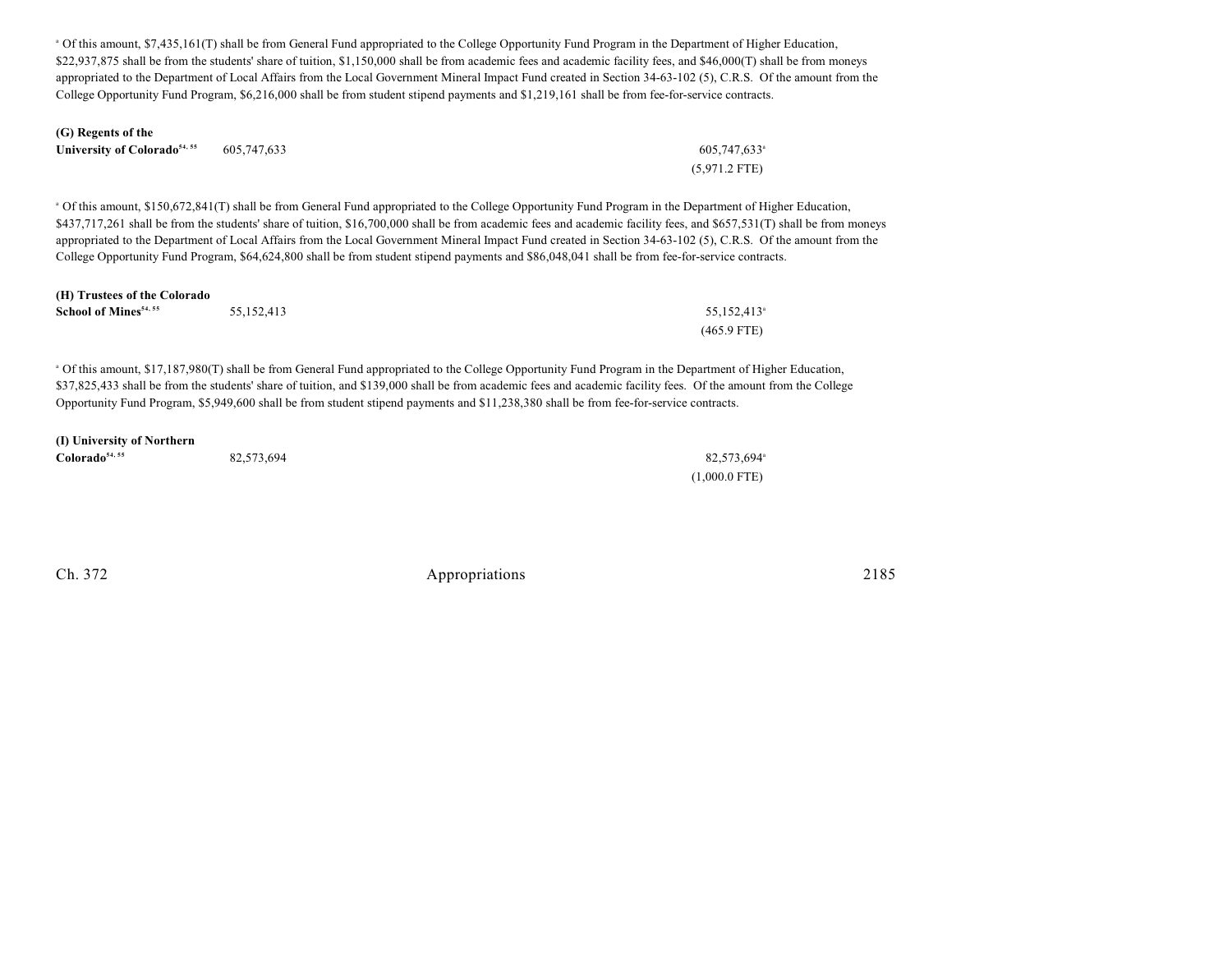|                 |        |                |               | APPROPRIATION FROM |               |                |
|-----------------|--------|----------------|---------------|--------------------|---------------|----------------|
| ITEM &          | TOTAL. | <b>GENERAL</b> | GENERAL       | CASH               | <b>CASH</b>   | <b>FEDERAL</b> |
| <b>SUBTOTAL</b> |        | <b>FUND</b>    | <b>FUND</b>   | <b>FUNDS</b>       | <b>FUNDS</b>  | <b>FUNDS</b>   |
|                 |        |                | <b>EXEMPT</b> |                    | <b>EXEMPT</b> |                |
| Φ.              |        |                |               |                    |               |                |

 Of this amount, \$33,590,909(T) shall be from General Fund appropriated to the College Opportunity Fund Program in the Department of Higher Education, <sup>a</sup> \$48,270,785 shall be from the students' share of tuition, and \$712,000 shall be from academic fees and academic facility fees. Of the amount from the College Opportunity Fund Program, \$21,871,200 shall be from student stipend payments and \$11,719,709 shall be from fee-for-service contracts.

| (J) State Board for           |               |                          |
|-------------------------------|---------------|--------------------------|
| <b>Community Colleges and</b> |               |                          |
| <b>Occupational Education</b> |               |                          |
| <b>State System Community</b> |               |                          |
| Colleges <sup>54, 55</sup>    | 237, 303, 250 | 237,303,250 <sup>a</sup> |
|                               |               | $(4,627.7$ FTE)          |

 Of this amount, \$105,942,015(T) shall be from General Fund appropriated to the College Opportunity Fund Program in the Department of Higher Education, <sup>a</sup> \$124,457,529 shall be from the students' share of tuition, and \$6,903,706 shall be from academic fees and academic facility fees. Of the amount from the College Opportunity Fund Program, \$89,296,800 shall be from student stipend payments and \$16,645,215 shall be from fee-for-service contracts.

#### 1,433,783,132

1,437,487,471

**(6) LOCAL DISTRICT JUNIOR COLLEGE GRANTS PURSUANT TO SECTION 23-71-301, C.R.S.** 12,101,934 12,101,934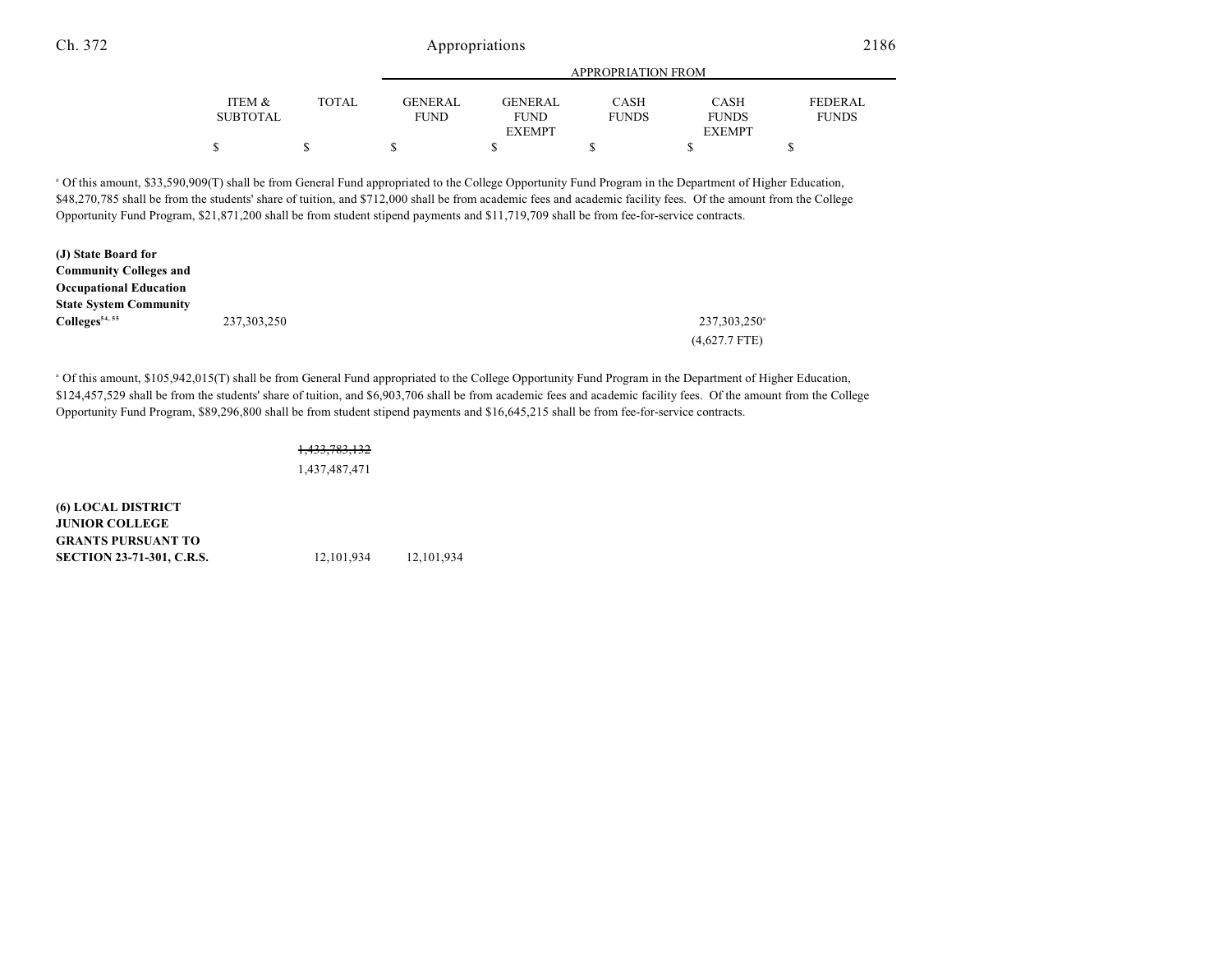| (7) ADVISORY COMMISSION ON FAMILY MEDICINE                                                  |              |                                                                                                                |                  |                     |
|---------------------------------------------------------------------------------------------|--------------|----------------------------------------------------------------------------------------------------------------|------------------|---------------------|
| Residency Training Programs                                                                 |              | 1,576,502                                                                                                      |                  | $1,576,502(T)^{a}$  |
|                                                                                             |              |                                                                                                                |                  |                     |
|                                                                                             |              | a This amount shall be from Medicaid funds appropriated in the Department of Health Care Policy and Financing. |                  |                     |
|                                                                                             |              |                                                                                                                |                  |                     |
| (8) DIVISION OF OCCUPATIONAL EDUCATION                                                      |              |                                                                                                                |                  |                     |
| (A) Administrative Costs                                                                    | 900,000      | 664,923                                                                                                        | $235,077(T)^{a}$ |                     |
|                                                                                             | $(9.0$ FTE)  |                                                                                                                |                  |                     |
| <sup>a</sup> This amount shall be from statewide and departmental indirect cost recoveries. |              |                                                                                                                |                  |                     |
|                                                                                             |              |                                                                                                                |                  |                     |
| (B) Colorado Vocational Act                                                                 |              |                                                                                                                |                  |                     |
| Distributions pursuant to                                                                   |              |                                                                                                                |                  |                     |
| Section 23-8-102, C.R.S. <sup>15</sup>                                                      | 19,996,048   |                                                                                                                |                  | $19,996,048(T)^{3}$ |
| <sup>a</sup> This amount shall be a transfer from the Department of Education.              |              |                                                                                                                |                  |                     |
|                                                                                             |              |                                                                                                                |                  |                     |
| (C) Area Vocational School                                                                  |              |                                                                                                                |                  |                     |
| <b>Support</b>                                                                              | 8,505,528    | 8,505,528                                                                                                      |                  |                     |
| (D) Sponsored Programs                                                                      |              |                                                                                                                |                  |                     |
| (1) Administration                                                                          | 2,217,012    |                                                                                                                |                  |                     |
|                                                                                             |              |                                                                                                                |                  |                     |
|                                                                                             | $(25.2$ FTE) |                                                                                                                |                  |                     |
| (2) Programs                                                                                | 15,321,254   |                                                                                                                |                  |                     |
|                                                                                             | 17,538,266   |                                                                                                                |                  | 17,538,266          |
|                                                                                             |              |                                                                                                                |                  |                     |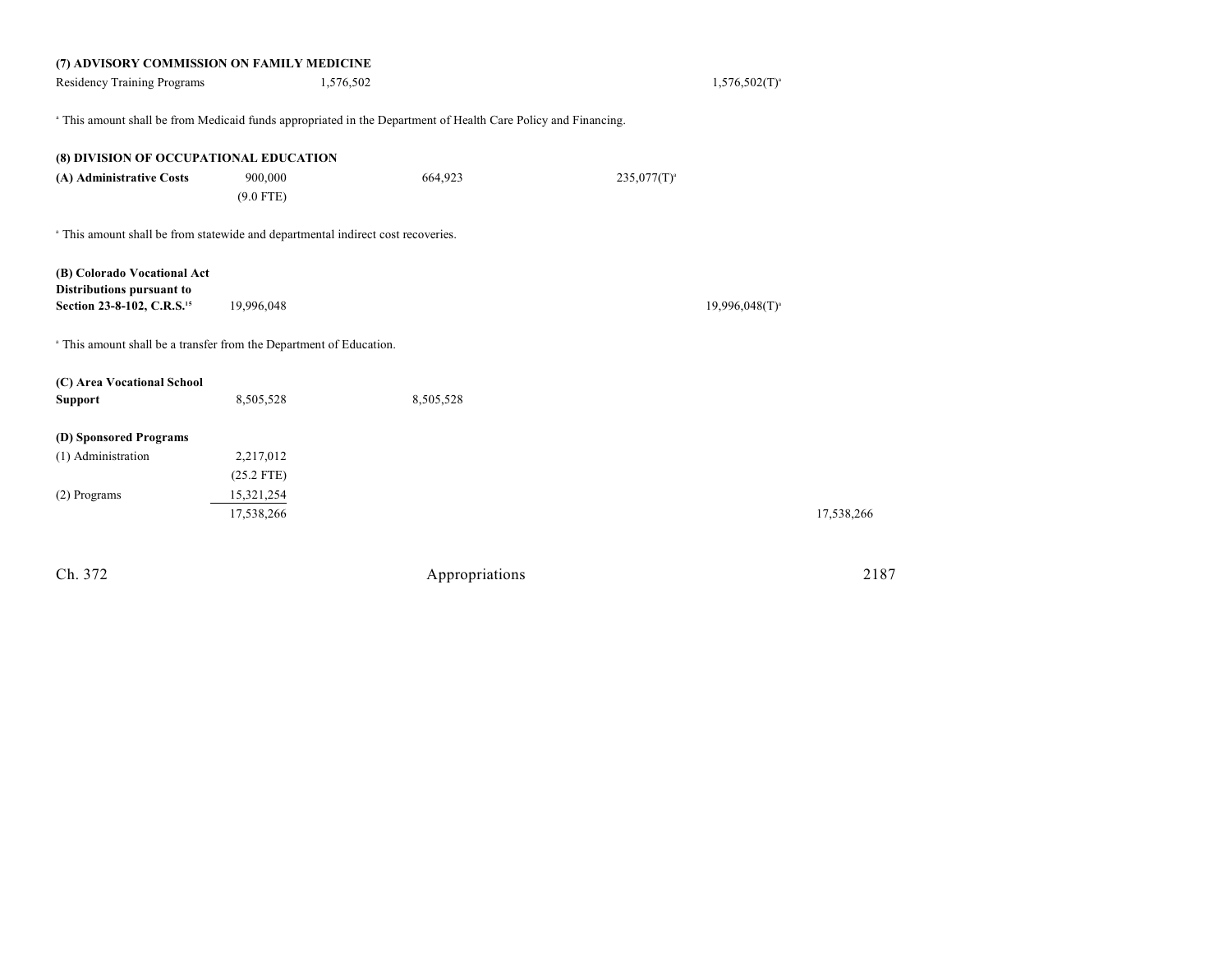| Ch. 372                                                                                                                                                                                                            |                           |              |                               | Appropriations                                 |                             |                                              | 2188                           |
|--------------------------------------------------------------------------------------------------------------------------------------------------------------------------------------------------------------------|---------------------------|--------------|-------------------------------|------------------------------------------------|-----------------------------|----------------------------------------------|--------------------------------|
|                                                                                                                                                                                                                    |                           |              |                               |                                                |                             |                                              |                                |
|                                                                                                                                                                                                                    | ITEM &<br><b>SUBTOTAL</b> | <b>TOTAL</b> | <b>GENERAL</b><br><b>FUND</b> | <b>GENERAL</b><br><b>FUND</b><br><b>EXEMPT</b> | <b>CASH</b><br><b>FUNDS</b> | <b>CASH</b><br><b>FUNDS</b><br><b>EXEMPT</b> | <b>FEDERAL</b><br><b>FUNDS</b> |
|                                                                                                                                                                                                                    | \$                        | \$           | \$                            | \$                                             | \$                          | \$                                           | \$                             |
| (E) Colorado First<br><b>Customized Job Training</b> <sup>31</sup>                                                                                                                                                 | 2,725,022                 |              |                               |                                                |                             | $2,725,022(T)^{a}$                           |                                |
| <sup>a</sup> This amount shall be a transfer from the Governor's Office.                                                                                                                                           |                           |              |                               |                                                |                             |                                              |                                |
|                                                                                                                                                                                                                    |                           | 49,664,864   |                               |                                                |                             |                                              |                                |
| (9) AURARIA HIGHER EDUCATION CENTER <sup>54</sup>                                                                                                                                                                  |                           |              |                               |                                                |                             |                                              |                                |
| Administration                                                                                                                                                                                                     | 14,322,136                |              |                               |                                                | $14,322,136(T)^{a}$         |                                              |                                |
|                                                                                                                                                                                                                    | $(128.3$ FTE)             |              |                               |                                                |                             |                                              |                                |
| <b>Auxiliary Revenue</b>                                                                                                                                                                                           | 50,000                    |              |                               |                                                | 50,000 <sup>b</sup>         |                                              |                                |
|                                                                                                                                                                                                                    |                           | 14,372,136   |                               |                                                |                             |                                              |                                |
| a This amount shall be from the appropriations for the State Board of Community Colleges and Occupational Education, the Trustees of Metropolitan State College,<br>and the Regents of the University of Colorado. |                           |              |                               |                                                |                             |                                              |                                |
| <sup>b</sup> This amount shall be from auxiliary revenue.                                                                                                                                                          |                           |              |                               |                                                |                             |                                              |                                |
| (10) COUNCIL ON THE ARTS                                                                                                                                                                                           |                           |              |                               |                                                |                             |                                              |                                |
| Program Costs                                                                                                                                                                                                      |                           | 1,416,000    | 700,000                       |                                                |                             | $16,000^{\circ}$                             | 700,000                        |

(2.0 FTE)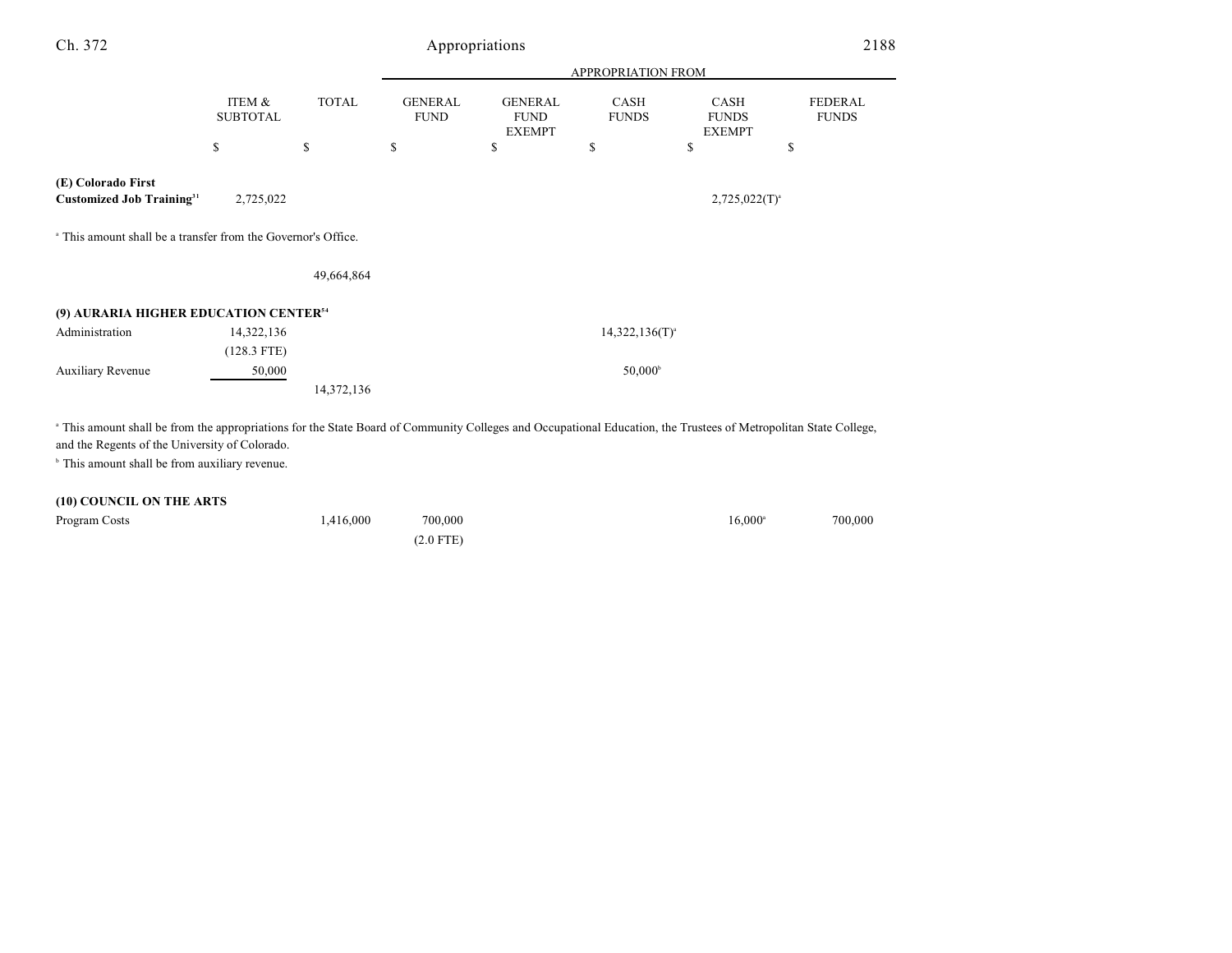<sup>a</sup> This amount shall be from gifts, grants, and donations.

| (11) STATE HISTORICAL SOCIETY                               |              |                                                                                                                                                                              |                        |                         |         |
|-------------------------------------------------------------|--------------|------------------------------------------------------------------------------------------------------------------------------------------------------------------------------|------------------------|-------------------------|---------|
| (A) Cumbres and Toltec                                      |              |                                                                                                                                                                              |                        |                         |         |
| <b>Railroad Commission</b>                                  | 10,000       | 10,000                                                                                                                                                                       |                        |                         |         |
|                                                             | 260,000      | 260,000                                                                                                                                                                      |                        |                         |         |
| (B) Sponsored Programs                                      | 200,055      |                                                                                                                                                                              |                        | $34,343$ <sup>a</sup>   | 165,712 |
|                                                             | $(4.0$ FTE)  |                                                                                                                                                                              |                        |                         |         |
|                                                             |              | a This amount shall be from grants and contracts with various sources of cash funds exempt.                                                                                  |                        |                         |         |
| (C) Auxiliary Programs                                      | 1,478,135    |                                                                                                                                                                              | 1,338,135 <sup>a</sup> | $140,000^{\circ}$       |         |
|                                                             | $(14.5$ FTE) |                                                                                                                                                                              |                        |                         |         |
| and special event fees.                                     |              | <sup>a</sup> This amount shall be from museum shop sales, micro-photo services, public education programs, membership and publication services, traveling exhibits, rentals, |                        |                         |         |
| <sup>b</sup> This amount shall be from donations and gifts. |              |                                                                                                                                                                              |                        |                         |         |
| (D) Gaming Revenue                                          |              |                                                                                                                                                                              |                        |                         |         |
| Gaming Cities Distribution                                  | 5,378,197    |                                                                                                                                                                              |                        | 5,378,197 <sup>a</sup>  |         |
| <b>Statewide Preservation Grant</b>                         |              |                                                                                                                                                                              |                        |                         |         |
| Program                                                     | 16,436,324   |                                                                                                                                                                              |                        | 16,436,324 <sup>a</sup> |         |
|                                                             | $(18.0$ FTE) |                                                                                                                                                                              |                        |                         |         |
| Society Museum and                                          |              |                                                                                                                                                                              |                        |                         |         |
| Preservation Operations                                     | 5,801,705    |                                                                                                                                                                              | 696,740 <sup>b</sup>   | 4,464,965 <sup>a</sup>  | 640,000 |
|                                                             | $(90.9$ FTE) |                                                                                                                                                                              |                        |                         |         |
| Ch. 372                                                     |              | Appropriations                                                                                                                                                               |                        |                         | 2189    |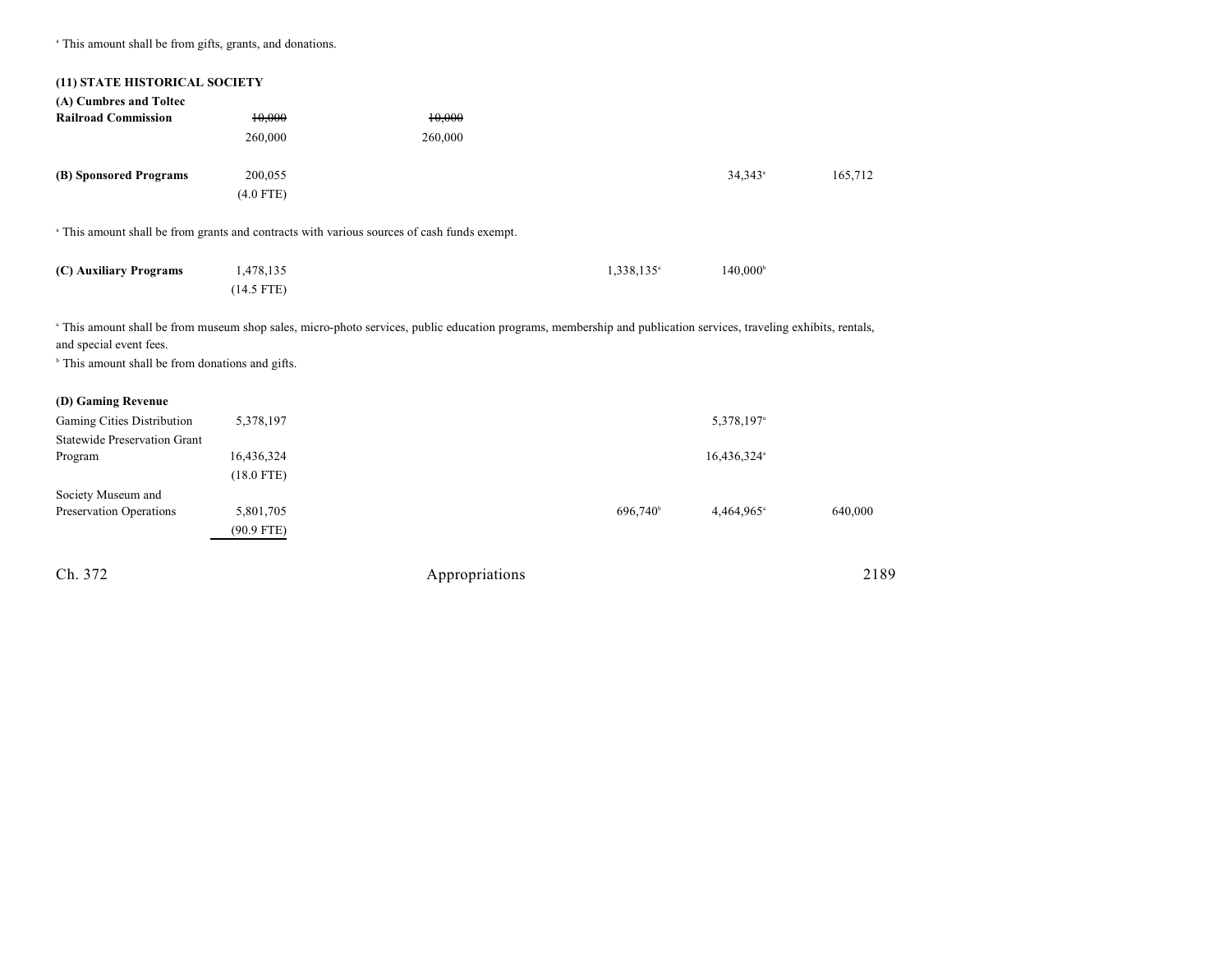|                 |              | APPROPRIATION FROM |                |              |               |                |
|-----------------|--------------|--------------------|----------------|--------------|---------------|----------------|
| ITEM &          | <b>TOTAL</b> | <b>GENERAL</b>     | <b>GENERAL</b> | <b>CASH</b>  | <b>CASH</b>   | <b>FEDERAL</b> |
| <b>SUBTOTAL</b> |              | <b>FUND</b>        | <b>FUND</b>    | <b>FUNDS</b> | <b>FUNDS</b>  | <b>FUNDS</b>   |
|                 |              |                    | <b>EXEMPT</b>  |              | <b>EXEMPT</b> |                |
| \$              | S            | S                  |                |              |               |                |
|                 |              |                    |                |              |               |                |

27,616,226

<sup>a</sup> These amounts shall be from Limited Gaming Revenues deposited in the State Historical Fund, pursuant to Section 12-47.1-1201, C.R.S.

<sup>b</sup> This amount shall be from museum admission fees, user charges, and other sources of cash funds.

29,304,416 29,554,416

**TOTALS PART VI**

| (HIGHER EDUCATION) <sup>4, 5</sup> | <del>\$2,124,885,766</del>    | <del>\$597,931,311</del> | <del>\$20,658,633</del> * | <del>\$1,485,933,639</del> *                             | \$20,362,183 |
|------------------------------------|-------------------------------|--------------------------|---------------------------|----------------------------------------------------------|--------------|
|                                    | \$2,128,900,498 \$598,252,561 |                          |                           | $$20.657.260$ <sup>a</sup> $$1.489.628.494$ <sup>a</sup> |              |

 $^{\circ}$  Of these amounts,  $$540,799,999$  \$540,800,203 contains a (T) notation.

**FOOTNOTES** -- The following statements are referenced to the numbered footnotes throughout section 2.

4 (Governor lined through this provision. See L. 2005, p. 2286.)

5 All Departments, Totals -- The General Assembly requests that copies of all reports requested in other footnotes contained in this act be delivered to the Joint Budget Committee and the majority and minority leadership in each house of the General Assembly. Each principal department of the state is requested to produce its rules in an electronic format that is suitable for public access through electronic means. Such rules in such format should be submitted to the Office of Legislative Legal Services for publishing on the Internet. It is the intent of the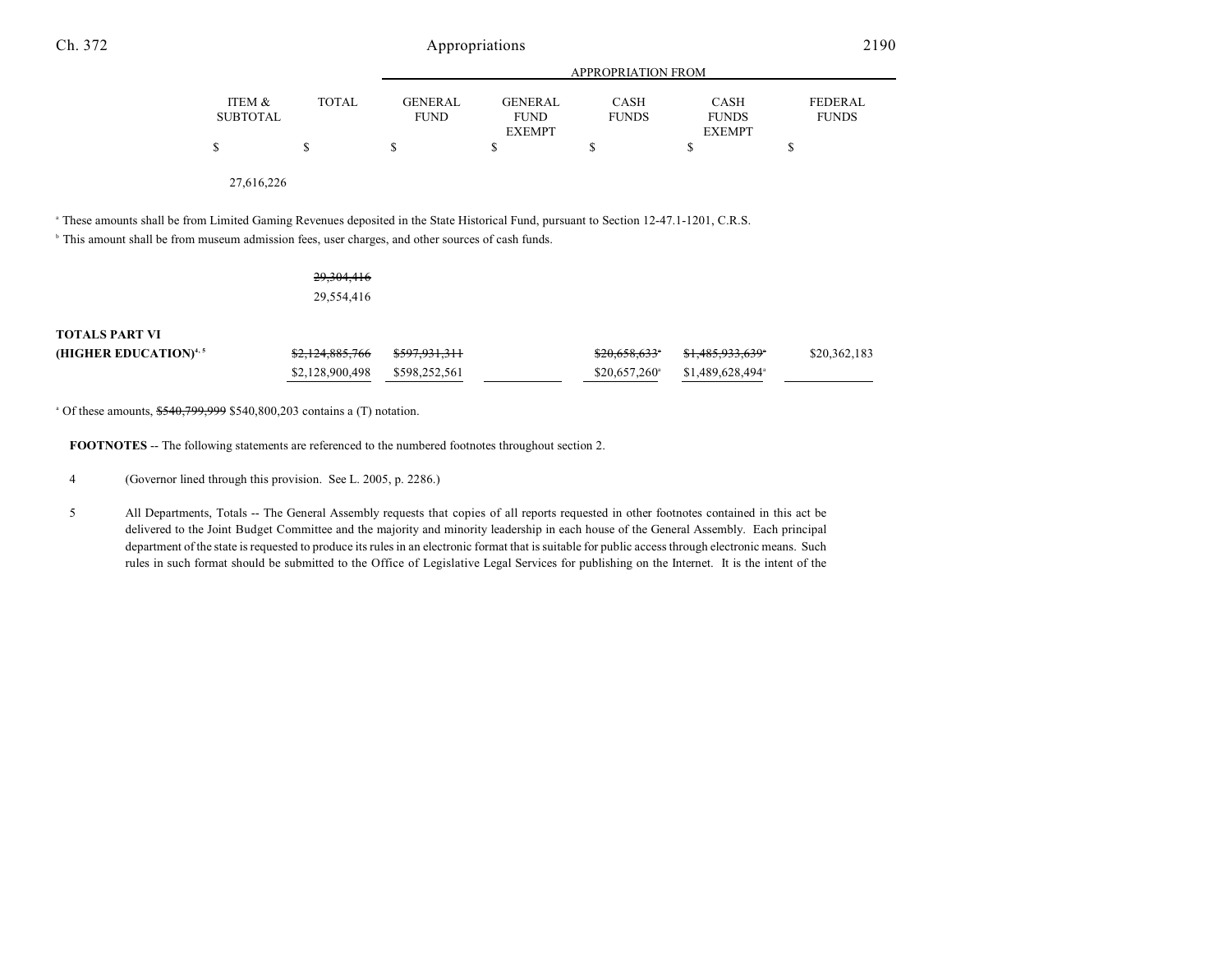General Assembly that this be done within existing resources.

- 15 (Governor lined through this provision. See L. 2005, p. 2291.)
- 31 (Governor lined through this provision. See L. 2005, p. 2298.)
- 47 Department of Higher Education, Colorado Commission on Higher Education, Administration -- It is the intent of the General Assembly that the department, working in conjunction with its divisionsshall look for efficiencies through reorganization of functions within the department and its divisions to save staff and resources where possible. Such reorganization shall be complete by September 1, 2005.
- 48 Department of Higher Education, Colorado Commission on Higher Education, Administration, Financial Aid Research for the General Assembly -- The Department should continue its efforts to provide data on the efficiency and effectiveness of state financial aid in expanding access to higher education for Colorado residents. The Department is requested to provide to the Joint Budget Committee by November 1 of each year an evaluation of financial aid programs, which should include, but not be limited to: 1) an estimate of the amount of federal, institutional, and private resources (including tax credits) devoted to financial aid; 2) the number of recipients from all sources; 3) information on typical awards; and 4) the typical debt loads of graduates. To the extent possible the Department should differentiate the data based on available information about the demographic characteristics of the recipients. To the extent that this information is not currently available, the Department is requested to provide a reasonable estimate, or identify the additional costs that would be associated with collecting the data.
- 49 (Governor lined through this provision. See L. 2005, p. 2302.)
- 50 (Governor lined through this provision. See L. 2005, p. 2303.)
- 51 Department of Higher Education, Colorado Commission on Higher Education Financial Aid, Work Study -- It is the intent of the General Assembly to allow the Colorado Commission on Higher Education to roll forward two percent of the Work Study appropriation to the next fiscal year.
- 52 Department of Higher Education, Colorado Commission on Higher Education Financial Aid, Special Purpose, National Guard Tuition Assistance Fund - It is the intent of the General Assembly that only the minimum funds necessary to pay tuition assistance for qualifying applicants pursuant to section 23-5-111.4, C.R.S. will be transferred to the National Guard Tuition Fund administered by the Department of